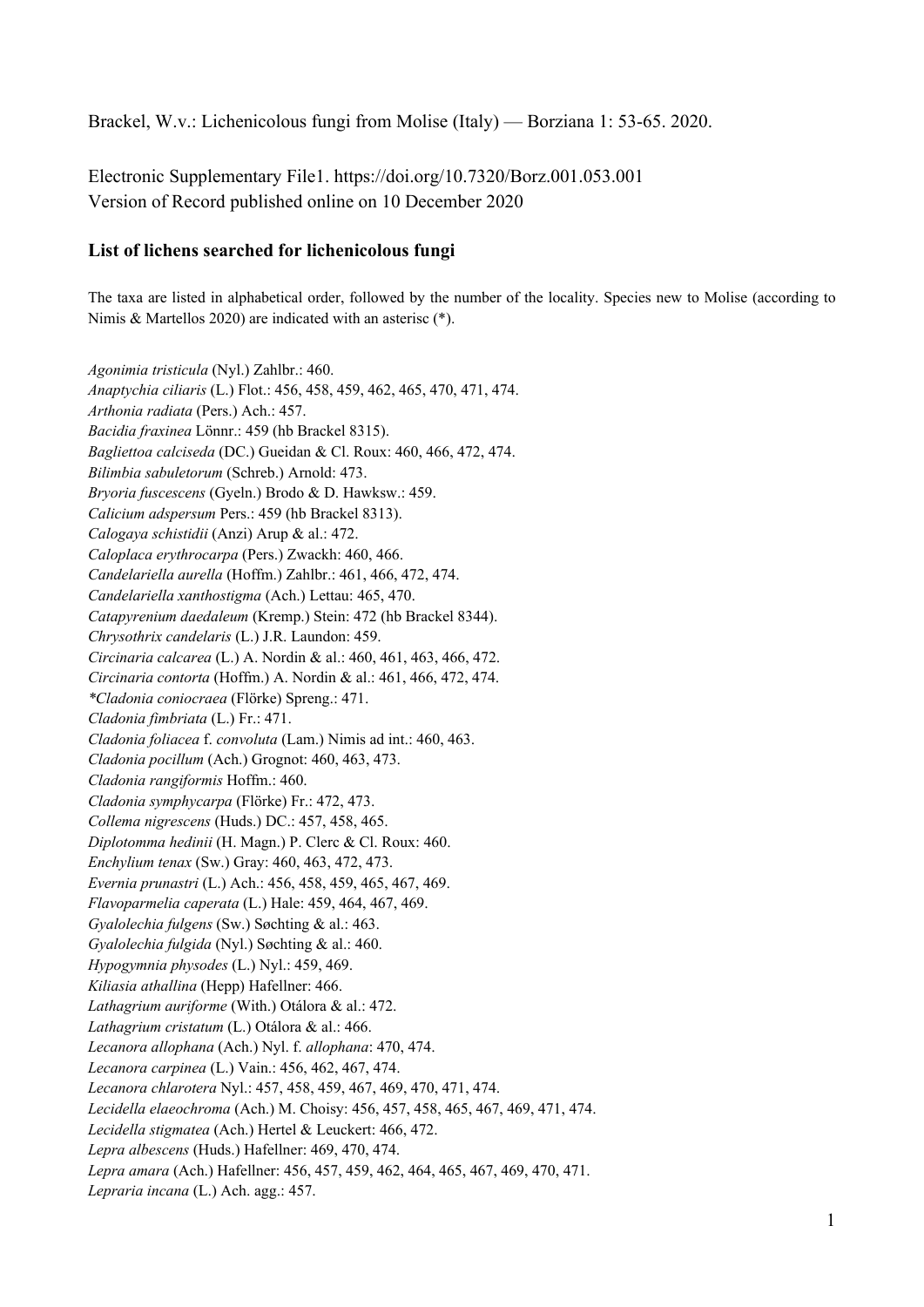*Lepraria rigidula* (B. de Lesd.) Tønsberg: 456. *Leptogium saturninum* (Dicks.) Nyl.: 458. *Lobaria pulmonaria* (L.) Hoffm.: 459, 464. *Lobothallia radiosa* (Hoffm.) Hafellner: 460, 466, 472, 473, 474. *Melanelixia glabra* (Schaer.) O. Blanco & al.: 456, 462, 471, 474. *Melanelixia glabratula* (Lamy) Sandler & Arup: 457, 459, 464, 469, 470, 471. *Melanelixia subaurifera* (Nyl.) O. Blanco & al.: 456, 467, 474. *Melanohalea elegantula* (Zahlbr.) O. Blanco & al.: 456, 471. *Melanohalea exasperata* (De Not.) O. Blanco & al.: 456. *Myriolecis crenulata* (Hook.) Sliwa & al.: 461. *Myriolecis dispersa* (Pers.) Sliwa & al.: 460, 466, 472, 473. *Nephroma laevigatum* Ach.: 471. *Ochrolechia pallescens* (L.) A. Massal.: 471. *Pannaria conoplea* (Ach.) Bory: 471. *Parmelia saxatilis* (L.) Ach. agg.: 459, 469, 470, 471. *Parmelia subontana* Hale: 456, 471. *Parmelia sulcata* Taylor: 456, 457, 458, 459, 464, 465, 467, 469, 471, 474. *Parmelina pastillifera* (Harm.) Hale: 456, 459, 467, 471, 474. *Parmelina quercina* (Willd.) Hale: 467. *Parmelina tiliacea* (Hoffm.) Hale: 456, 458, 459, 462, 467, 469, 470, 471, 474. *Parmotrema perlatum* (Huds.) M. Choisy: 456, 462, 467. *Peltigera praetextata* (Sommerf.) Zopf: 471. *Peltigera rufescens* (Weiss) Humb.: 460, 461, 472, 473. *Pertusaria coccodes* (Ach.) Nyl.: 465, 469, 471. *Pertusaria flavida* (DC.) J.R. Laundon: 459, 465, 469, 470, 471. *Pertusaria pertusa* (L.) Tuck.: 456, 459, 465, 469, 470, 471. *Phaeophyscia endophoenicea* (Harm.) Moberg: 471 (hb Brackel 8343). *Phaeophyscia orbicularis* (Neck.) Moberg: 462, 467, 474. *Phlyctis argena* (Spreng.) Flot.: 456, 457, 459, 471. *Physcia adscendens* H. Olivier: 458, 462, 467. *Physcia aipolia* (Humb.) Fürnr.: 456, 458, 462, 465, 467, 474. *Physcia leptalea* (Ach.) DC.: 462, 467. *Physcia stellaris* (L.) Nyl.: 474. *Physcia tenella* (Scop.) DC.: 456, 458. *Physconia distorta* (With.) J.R. Laundon: 456, 459, 465, 467, 470, 474. *Physconia grisea* (Lam.) Poelt: 458. *Physconia muscigena* (Ach.) Poelt var. *muscigena*: 460. *Physconia venusta* (Ach.) Poelt: 458, 462, 465, 471. *\*Placidium squamulosum* (Ach.) Breuss: 463 (hb Brackel 8346), 472. *Platismatia glauca* (L.) W.L. Culb. & C.F. Culb.: 470. *Pleurosticta acetabulum* (Neck.) Elix & Lumbsch: 456, 458, 459, 465, 467, 470, 471, 474. *Protoblastenia rupestris* (Scop.) J. Steiner: 460, 472. *Protoparmeliopsis muralis* (Schreb.) M. Choisy: 460, 466. *Pyrenodesmia variabilis* (Pers.) A. Massal.: 466. *Ramalina calicaris* (L.) Fr.: 459 (hb Brackel 8310). *Ramalina farinacea* (L.) Ach.: 456, 458, 459, 462, 464, 465, 467, 469, 470, 471. *Ramalina fastigiata* (Pers.) Ach.: 456, 459, 462, 465, 470. *Ramalina fraxinea* (L.) Ach.: 456, 458, 465, 470. *\*Rinodina bischoffii* (Hepp) A. Massal.: 461, 466. *Rinodina immersa* (Körb.) J. Steiner: 466. *Romjularia lurida* (Ach.) Timdal: 460. *Rusavskia elegans* (Link) S.Y. Kondr. & Kärnefelt: 466, 472. *Sarcogyne regularis* Körb.: 460, 461, 466.